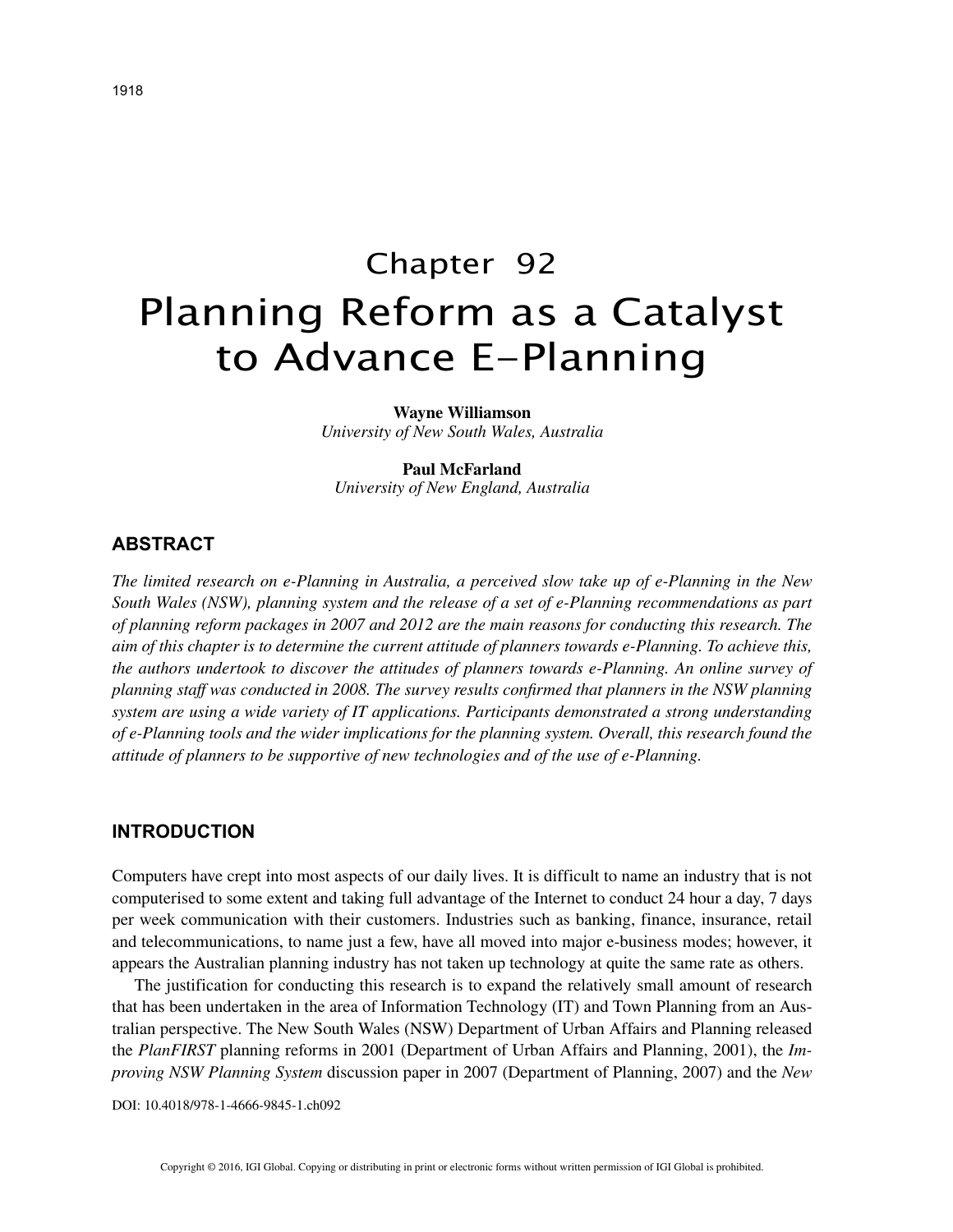#### *Planning Reform as a Catalyst to Advance E-Planning*

*Planning System for NSW* discussion paper in 2012 (Department of Planning and Infrastructure, 2012), all of which had entire sections devoted to the implementation of e-Planning. This chapter examines the current and future use of electronic planning (e-Planning) in NSW from a practitioner's point of view.

The objective of this chapter is to gain an insight into the current attitudes towards IT by planners in the NSW planning system. This research strives to answer the following questions;

- What IT tools are planners using in their daily work?
- What are planners' attitudes towards using IT?
- Do planners understand the e-Planning recommendations within planning reform?
- Do planners think the e-Planning recommendations will improve the planning system?

# **LITERATURE REVIEW**

Australia made an early start to computers in planning research, with Newton (1986) publishing a book devoted to the use of computers in land use planning and transport. This book was among the first to be published internationally on the topic. The same year (1986) a special edition of the *Journal of the Royal Australian Planning Institute* contained articles on the application of computers in planning practice, with articles describing the implementation of computers in local government in Adelaide and Sydney. Since this early start, research into computers in planning in Australia has been somewhat intermittent. However, the growth of the Internet, and the emergence of *e-government* has created an area of planning research and practice, locally referred to as e-Planning.

*E-government* is defined as the automation or computerisation of existing paper-based procedures that will prompt new styles of leadership, new ways of debating and deciding strategies, new ways of transacting business, new ways of listening to citizens and communities, and new ways of organising and delivering information (Pascual, 2003). E-Planning can be described as the e-government concept applied to urban and regional planning. More specifically, it is the widespread use of information and communication technologies (ICTs), especially the Internet, in a planning system (Silva, 2007). The aims of e-Planning are directly aligned with the components of e-government (Pascual, 2003), which are to provide better public services, more efficiently, with lower costs and, at the same time, to do that through more participative, transparent and more accountable decision making processes (Silva, 2007).

E-Planning allows planning agencies to implement existing procedures in a new form, due to geographical information systems (GIS), computer aided design, database systems, Internet browsers and communication technology (Budthimedhee, Li & Varkki George, 2002; Campagna & Deplano, 2004; Harrison & Haklay, 2002). It is also expected to provide access to online planning services covering all stages of the development control process, including pre-application advice, submission of applications, consultation, public exhibition submissions, petitions, commentaries, complaints and planning decisions (Parsol, 2004).

The use of e-Planning is most commonly associated with the transfer of paper-based processes to an electronic urban management system. However, one should be aware that e-Planning is more than simply transferring a paper form to a computer system, as there are requirements for the business process mapping of existing procedures, reengineering of procedures and the development of integrated back office systems (Parsol, 2004).